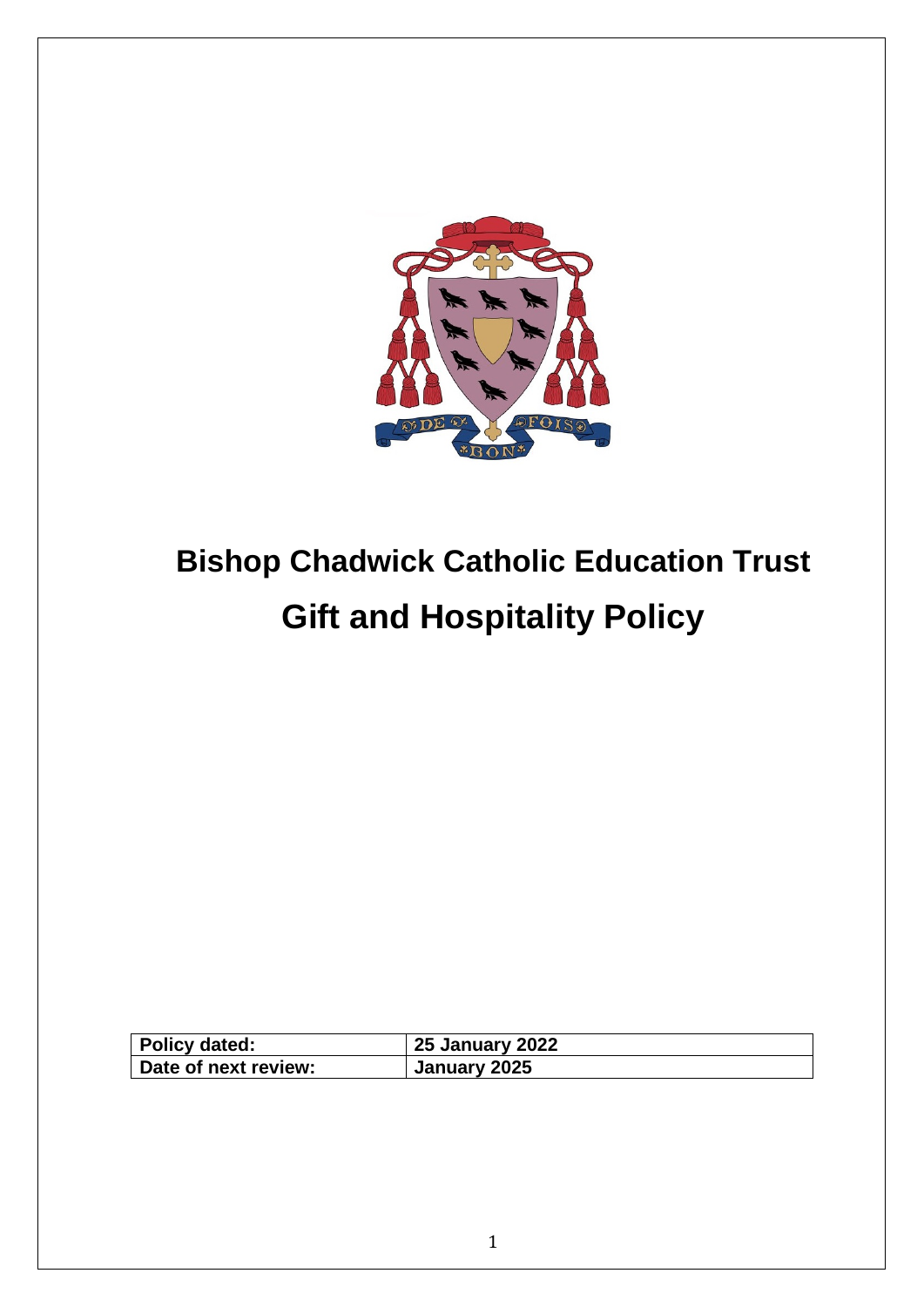#### **Purpose**

The purpose of this policy is to ensure that the Trust adheres to the required standards of conduct and that there is no perceived or real risk of corruption or conflict of interest.

#### **Scope**

The policy applies to all employees, members, directors and governors and should be read in conjunction with the Trust's Anti-Fraud, Corruption and Bribery Policy and the Employee Code of Conduct.

#### **Policy for offers received**

All offers of gifts or hospitality should be treated with caution.

The Code of Conduct provides full details of how to deal with all offers of gifts or hospitality. If employees, Directors/Governors are in any doubt about the acceptance of a gift or hospitality they should inform the Chief Financial Officer in advance and seek advice.

A register of gifts will be maintained in line with the policy and held by the Chief Financial Officer

#### **Policy for providing hospitality**

The Trust may provide hospitality in connection with its carry out its affairs where it is appropriate for the circumstances. The hospitality may be provided to:

- Directors and Local Governing Committee members
- Staff
- Representatives from firms or companies visiting the Trust
- Any other visitors connected with the business of the Trust

The hospitality provided should be modest and not normally exceed the provision of tea/coffee/sandwiches or working lunch or dinners.

#### **No alcohol will be provided as part of either internal or external hospitality.**

The ESFA is clear that alcohol purchases of any kind are inappropriate and should be treated as irregular expenditure by the Trust's external auditors

Hospitality provided outside of the Trust premises shall require the authorisation of the CEO/Accounting Officer/COO.

#### **Policy for providing gifts**

The Trust may occasionally provide gifts, where it can be demonstrated that the use of academy funds is appropriate and has due regard to propriety and regularity in the use of funds, for example token gifts/flowers (up to value £50) may be given to:

- volunteers or speakers to acknowledge services provided to the Trust.
- a longstanding employee who leaves
- an ill member of staff in exceptional circumstances

All gifts will require the approval of the Chief Financial Officer and such approval will be documented.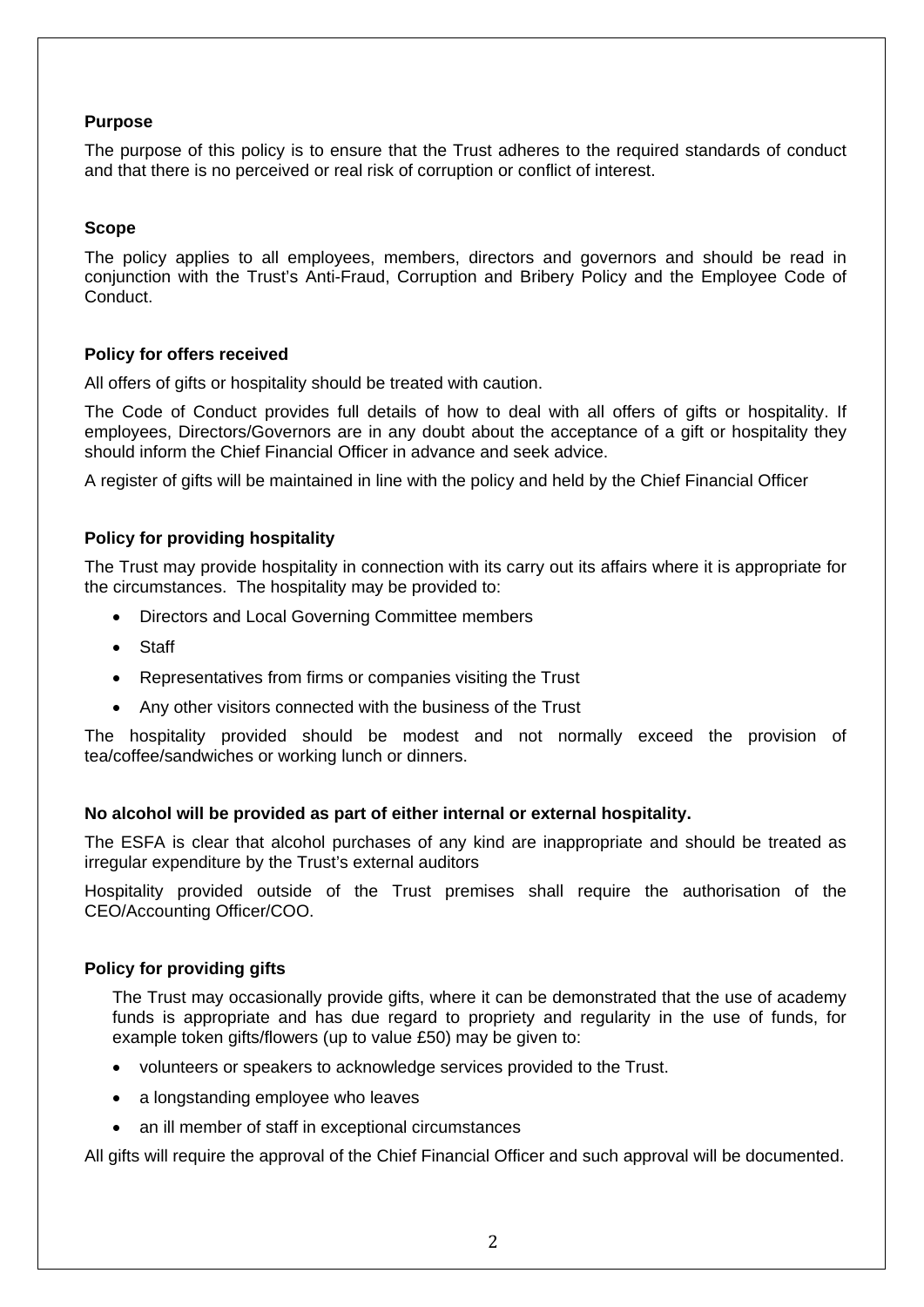### **Monitoring**

The register of gifts offered and received will be reviewed annually by the Finance & Resources Committee.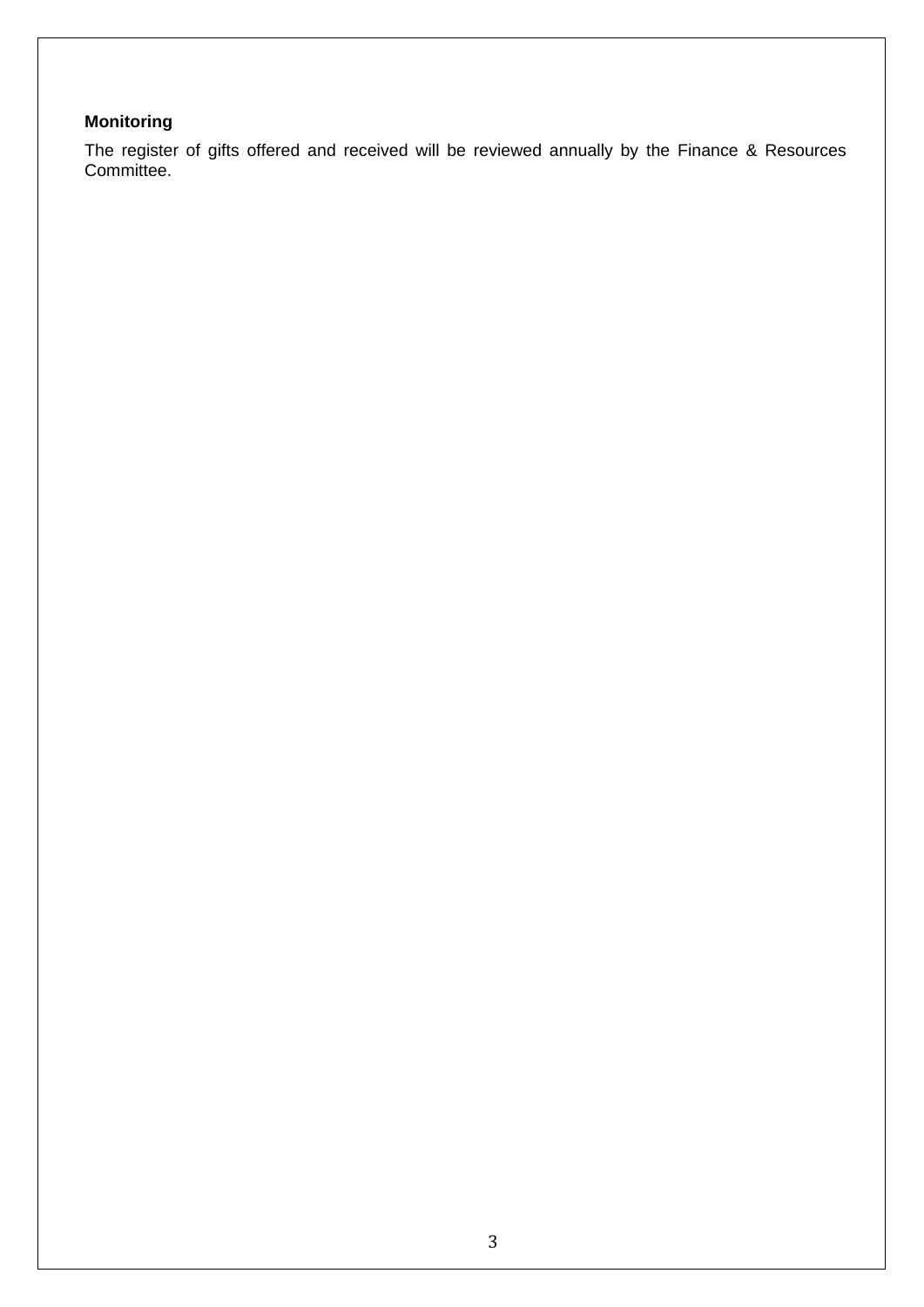Appendix 1:



## **Recording Offers of Gifts and Hospitality**

Please complete this form if you have been offered any gift or hospitality with a value of £25.00 or over, as a employee, whether or not you accepted it.

Send the completed form to XX

Your Name:

Your Job Title:

Department: \_\_\_\_\_\_\_\_\_\_\_\_\_\_\_\_\_\_\_\_\_\_\_\_\_\_\_\_\_\_\_\_\_\_\_\_\_\_\_\_\_\_\_

Who made you the offer of the gift or hospitality? Put their name and address.

What was the date of the offer?

Please give full details of the gift or hospitality (include the approximate value)

Did you accept it? YES/NO

What were your reasons for accepting it?

Who authorised your acceptance?

Signed: Date:

| Date: |  |
|-------|--|
|       |  |